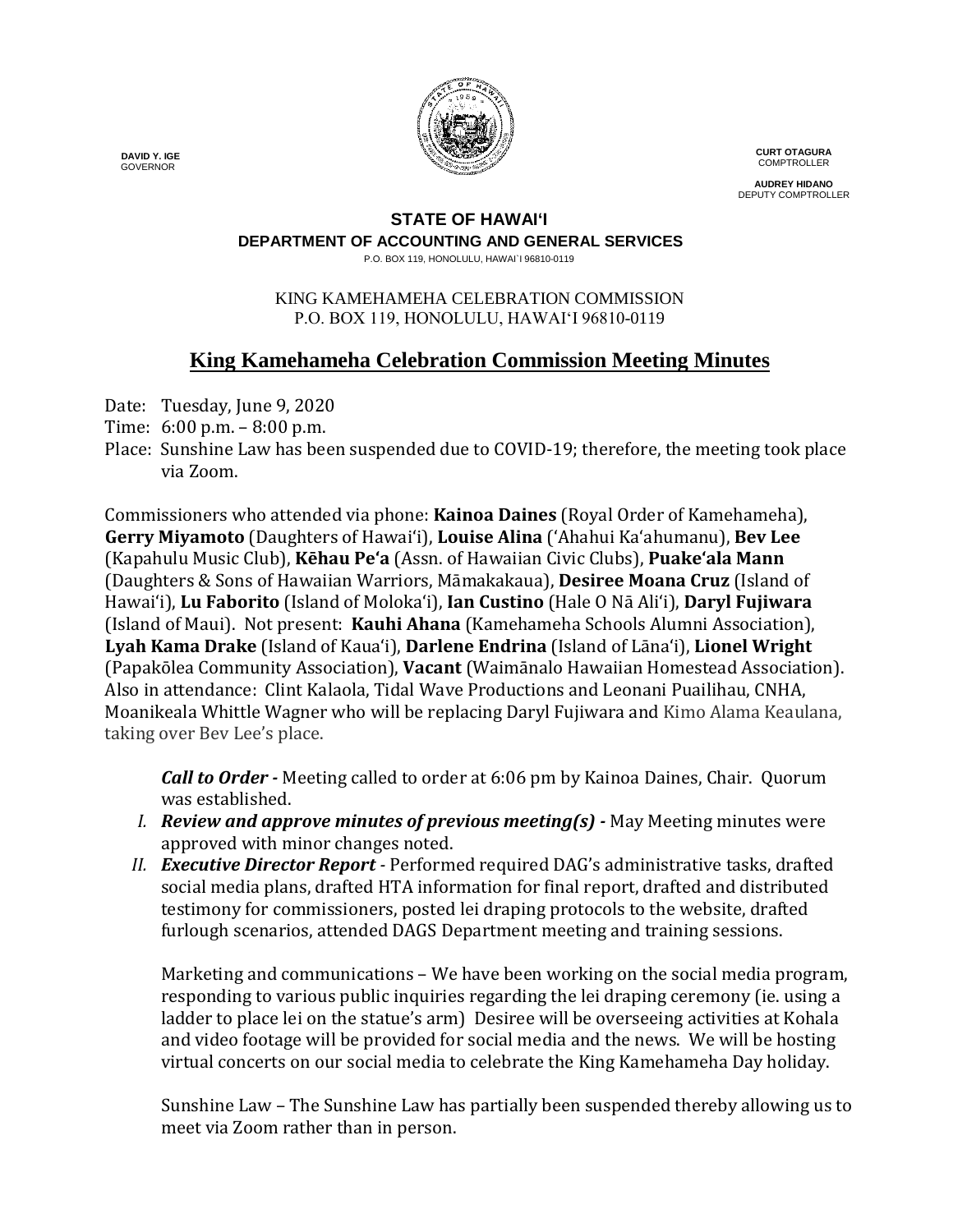# III. *KKCC Business*

- i. *Executive Committee Report –* Although we have a vacant position on the Commission, Kēhau agreed to continue her Legislature chair role and will draft a Legislature chair description to be added to the list of roles and responsibilities. Desiree will continue as the Statuary chair. Gerry agreed to replace Bev in the Commission Retention chair role. Ian will take over Bev's place as the commission's Vice chair. The current vacant position available is for a Finance chair, which must be determined soon to start fundraising right away for the June 2022 celebration. Kainoa and Amy will meet with CNHA regarding an agreement renewal.
- ii. *Financial Update (CNHA)* CNHA provided us a current updated financial report balance of \$14,033.00. They also provided the 2019 profit and loss report. Those reports will be circulated to the commissioners at the July meeting.
- iii. **Commissioner reports/updates non-island specific representatives**
- Kainoa Everything has been cancelled for the entire year of 2020 for Royal Order. He encouraged the Pā'ū riders to post photos of previous years.
- v. Louise Nothing to report.<br>vi. Ian Everything has been c
- Ian Everything has been cancelled for the year.
- vii. Puake'ala Everything has been cancelled.<br>viii. Gerry The museum is currently closed and
- iii. Gerry The museum is currently closed and might be opened at the end of July.<br>ix. Kēhau May possibly hold a virtual convention and meetings have been
- Kēhau– May possibly hold a virtual convention and meetings have been cancelled.
- x. Bev Nothing to report.
- xi. *Kaua'i Report (*Lyah Kama-Drake) *–* Nothing to report.
- xii. *O'ahu Report* (Kainoa Daines) Nothing to report.
- *Moloka'i Report* (Lu Faborito)– Lu wanted to confirm that we were planning to work on the Maui County Grant due July 1. It was reported that Daryl would handle the Maui Grant and Amy and Heli would work on the Moloka'i grant.
- xiv. *Maui Report* (Daryl Fujiwara) Moani wanted to check on the status of her commissioner application and Bev is checking with Sharon Ibara. Pā'ū riders are encouraged to post photos of previous years.
- xv. *Lāna'i Report* (Darlene Endrina) Nothing to report.
- *Hawai'i Island Report* (Desiree Moana Cruz) Kohala will not do a parade or Ho'olaule'a. People, however, are planning to engage in a sunrise activity at the Pololū lookout and then will drape lei at the statue while social distancing.
- xvii. *Hilo Statue* Nothing to report.

## IV. *Commission Reports*

- V. *Legislative* (Kēhau Pe'a) Kainoa reported that Moani, Kimo, Darlene and Heli may be confirmed during this legislative session. If so, the commissioners will then be informed via e-mail regarding testimony submission.
- VI. *Statuary –* (Desiree Moana Cruz) Nothing to report.
- VII. *Retention –* (Bev Lee)
	- King Kamehameha Celebration Commission nominees: Louise Alina, Puake'ala Mann, Kauhi Ahana, Gerry Miyamoto and Lyah Kama-Drake were confirmed by the legislature.
	- ii. This is the last meeting for Daryl, Lu and Beverly who will be leaving the commission at the end of the month. Jamie Moanikeala Whittle Wagner will replace Daryl. Jerald "Kimo" Alama Keaulana will replace Beverly. Heli Silva